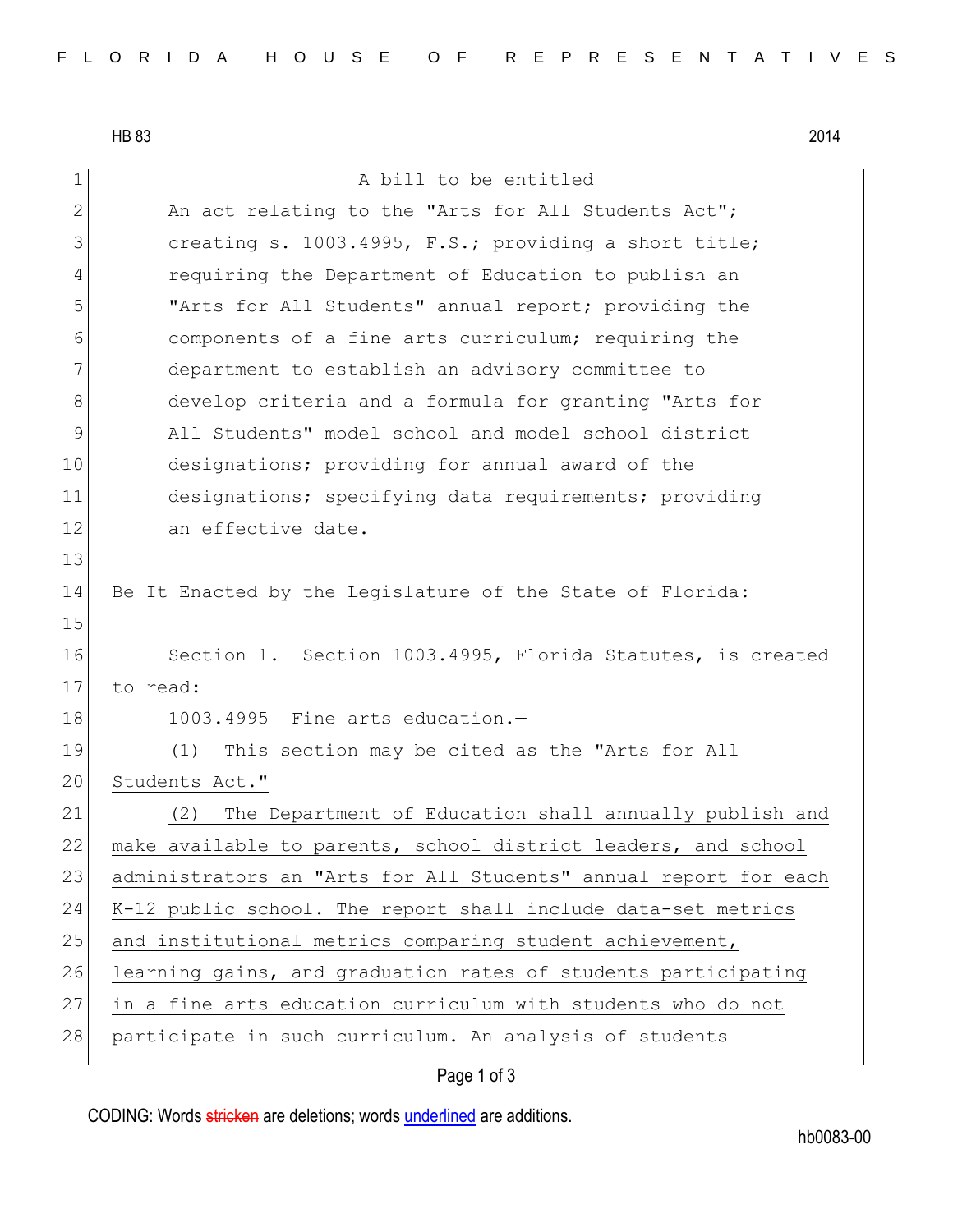## HB 83 2014

29 participating in English for Speakers of Other Languages 30 programs, exceptional student education programs, and free or 31 reduced-price meal programs should be included in the report. 32 (3) A fine arts curriculum includes visual arts, music, 33 dance, and theatre courses. 34 (4)(a) The department shall establish an "Arts for All 35 Students" advisory committee composed of experts in the field of 36 fine arts education. The advisory committee shall use specified 37 data sets to develop criteria and a formula for granting K-12 38 public schools and school districts an "Arts for All Students" 39 model school designation or "Arts for All Students" model school 40 district designation. 41 (b) The department shall use the criteria and formula 42 recommendations of the advisory committee to annually award 43 "Arts for All Students" model school designations and "Arts for 44 All Students" model school district designations to eligible 45 schools and school districts. 46 (5) Data used by the advisory committee and the department 47 for awarding the model school and model school district 48 designations must include, but not be limited to: 49 (a) Fine arts course offerings by grade level. 50 (b) Number of students enrolled in fine arts courses. 51 (c) Number of students enrolled in more than one fine arts 52 course or discipline per academic year. 53 (d) Certification level of teachers providing fine arts 54 education in specified areas. 55 (e) Number of designed, equipped, and dedicated classroom 56 spaces for fine arts instruction.

## Page 2 of 3

CODING: Words stricken are deletions; words underlined are additions.